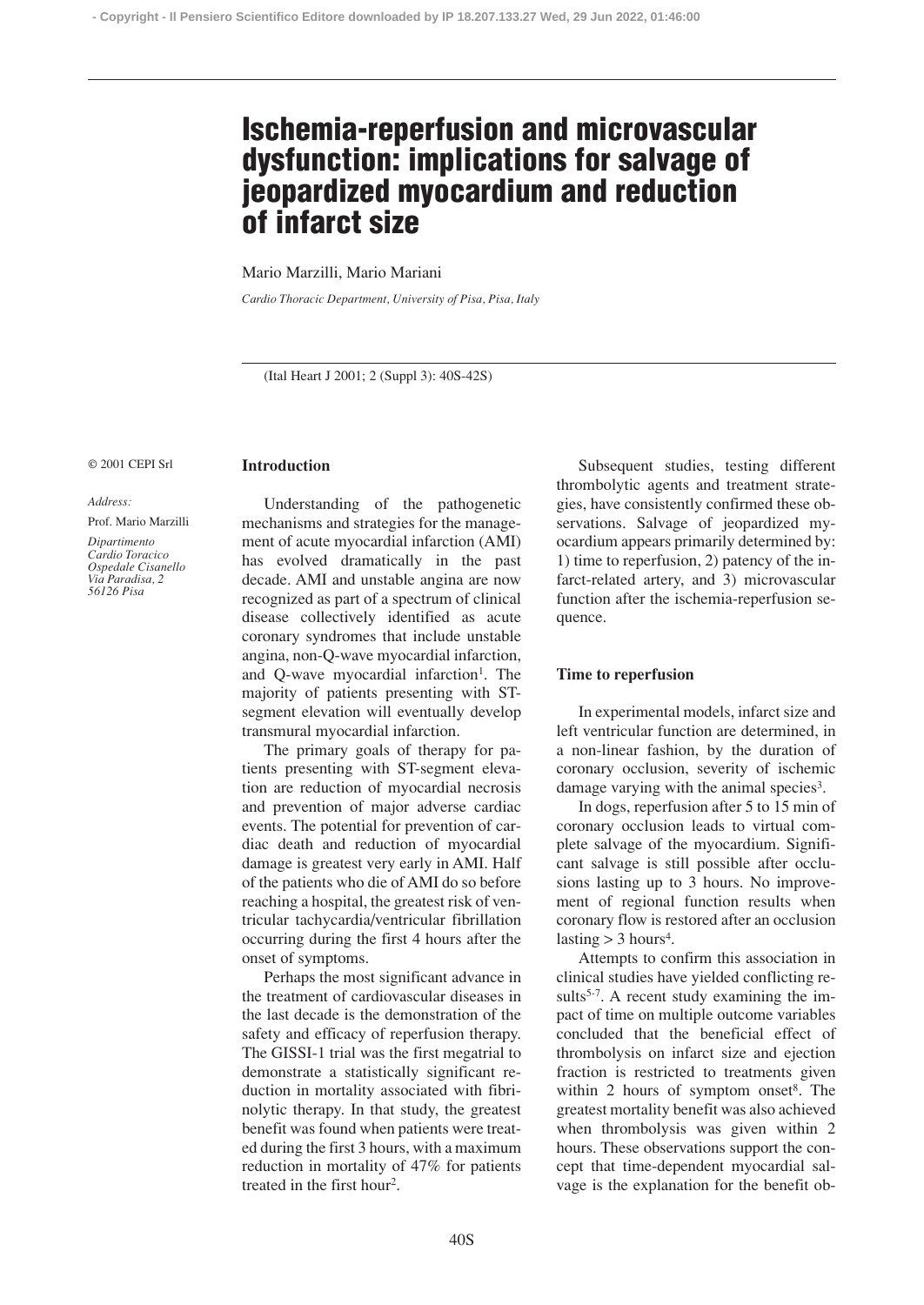tained with early administration of thrombolytic agents.

Beyond that time, infarct size reduction was markedly attenuated, and clinical benefits achieved with thrombolytics clearly exceed the impact of this therapy on ventricular function and myocardial salvage $9,10$ .

#### **Patency of the infarct-related artery**

Importance of patency of the infarct-related artery has been conclusively demonstrated and intense research continues in order to identify the thrombolytic strategy that achieves the highest patency rate $11$ . However, even with the "gold standard" of thrombolytic cocktail of accelerated alteplase, aspirin, and heparin, TIMI 3 patency is obtained only in 50% of patients, with effective reperfusion being obtained in two thirds of these, and reocclusion being observed in up to one third by 3 months<sup>12</sup>.

Addition of glycoprotein IIb/IIIa blockers to thrombolytics neither seems to improve TIMI 3 patency nor to reduce frequency of reocclusion.

Direct coronary angioplasty is superior to fibrinolytic therapy in the restoration of patency of the infarct-related artery. Coronary angioplasty provides a higher rate of TIMI 3 flow, is successful in > 90% of patients, and is associated with lower rates of reocclusion and postinfarction ischemia. Primary stenting for myocardial infarction is currently being evaluated in ongoing studies. However, mortality rates have not declined as expected, and patients are often encountered who do not recover left ventricular function despite successful angioplasty and stenting<sup>13</sup>.

## **Microvascular function**

Assessment of microvascular function early in AMI is gaining increasing attention since the demonstration that dysfunctional coronary microcirculation is an important determinant of prognosis for AMI patients. Lack of myocardial perfusion immediately after successful thrombolysis, as assessed by contrast echocardiography, is a predictor of poor recovery of left ventricular function and is associated with a worse prognosis<sup>14</sup>. In 31 patients with their first myocardial infarction, coronary flow velocity pattern measured after successful primary stenting was predictive of recovery of regional and global left ventricular function<sup>15</sup>.

More recently it has been reported that the presence of residual flow within the infarct area before reperfusion results in good myocardial salvage and rapid functional recovery from myocardial stunning<sup>16</sup>. Long-term follow-up of patients with AMI treated with aspirin and heparin followed by primary angioplasty has shown that in patients with evidence of reperfusion before

coronary angioplasty, outcomes were strikingly better with less cardiogenic shock, improved procedural results, smaller infarct size, and reduced mortality<sup>17</sup>. However, if this benefit comes from the blockage of the IIb/IIIa receptor or from interference with other platelet receptors or with different cell populations (endothelial cells? white blood cells?) is unknown<sup>18</sup>.

The relevance of microvascular damage in the natural history of myocardial infarction is consistent with the benefits achieved by treatment strategies directly aimed at protecting coronary microcirculation from reperfusion damage. In animal models, pretreatment with adenosine limits ischemia-reperfusion damage in coronary and intestinal microcirculation. In man, distal intracoronary administration of adenosine as an adjunct to primary angioplasty in patients admitted within 3 hours of symptom onset of an AMI prevented the no-reflow phenomenon, reduced the incidence of adverse cardiac events and improved recovery of ventricular function<sup>19</sup>.

## **References**

- 1. Guidelines 2000 for cardiopulmonary resuscitation and emergency cardiovascular care. Part 7: The era of reperfusion. Section 1: Acute coronary syndromes. Circulation 2000; 102 (Suppl I): I172-I203.
- 2. GISSI-1 Investigators. Effectiveness of intravenous thrombolytic treatment in acute myocardial infarction. Lancet 1986; i: 397-402.
- 3. Reimer KA, Jennings RB. The "wavefront phenomenon" of myocardial ischemic cell death, II. Transmural progression of necrosis within the framework of ischemic bed size (myocardium at risk) and collateral flow. Lab Invest 1979; 40: 633-44.
- 4. Lavallee M, Cox D, Patrick TA, Vatner SF. Salvage of myocardial function by coronary artery reperfusion 1, 2, and 3 hours after occlusion in conscious dogs. Circ Res 1983; 53: 235-47.
- 5. Raitt MH, Maynard C, Wagner G, et al. Relation between symptom duration before thrombolytic therapy and final infarct size. Circulation 1996; 93: 48-53.
- 6. Newby LK, Rutsch WR, Califf RM, et al, for the GUSTO-I Investigators. Time from symptom onset to treatment and outcomes after thrombolytic therapy. J Am Coll Cardiol 1996; 27: 1646-55.
- 7. Boersma E, Maas AC, Derckers JW, et al. Early thrombolytic treatment in acute myocardial infarction: reappraisal of the golden hour. Lancet 1996; 348: 771-5.
- 8. Chareonthaitawee P, Gibbons RJ, Roberts RS, et al, for the CORE Investigators. The impact of time to thrombolytic treatment on outcome in patients with acute myocardial infarction. Heart 2000; 84: 142-8.
- 9. Milavetz JJ, Giebel DW, Christian TF, et al. Time to therapy and salvage in myocardial infarction. J Am Coll Cardiol 1998; 31: 1246-51.
- 10. Brodie BR, Stuckey TD, Wall TC, et al. Importance of time to reperfusion for 30-day and late survival and recovery of left ventricular function after primary angioplasty for acute myocardial infarction. J Am Coll Cardiol 1998; 32: 1312-9.
- 11. Brodie BR, Stuckey TD, Kissling G, et al. Importance of infarct-related artery patency for recovery of left ventricular